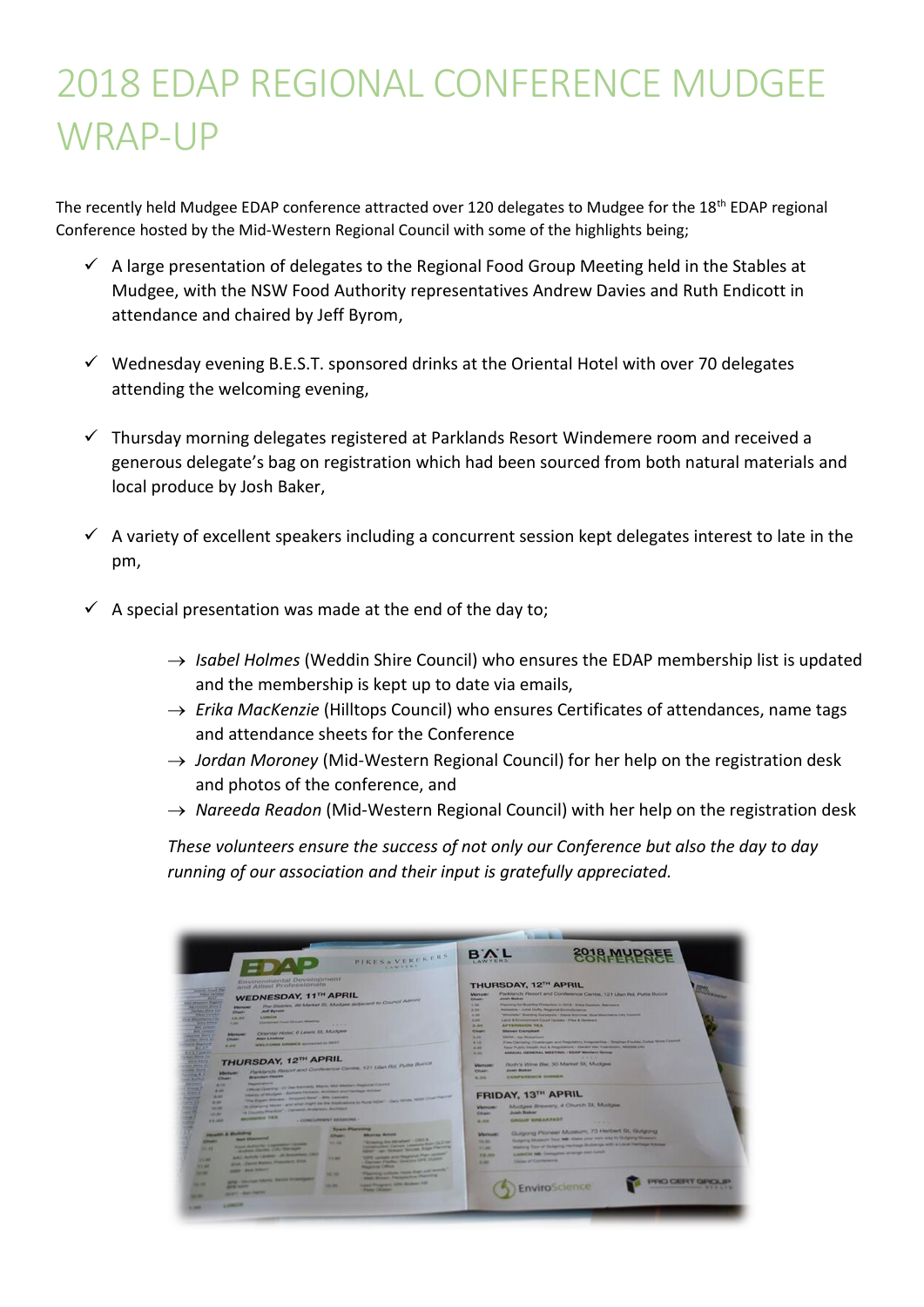- $\checkmark$  The EDAP AGM was held with Brendan Hayes being re-elected at President of the group together with an energetic committee. Bourke has been selected for the 2019 Conference following a presentation by Dwayne Willoughby from Bourke Shire,
- ✓ Nominations are now sought for the 2020 venue which will be the *20th Annual EDAP Conference,*
- $\checkmark$  The conference dinner was held at Roth's Wine Bar and delegates were treated to wine tasting by two local award-winning winemakers along with general local plates of produce and wood fired pizza. Entertainment was by Jess Holland who ensured the party rocked the night away,
- $\checkmark$  Friday morning Mudgee Brewery hosted breakfast before the tour of inspection of the \$10 town Gulgong which included the Gulgong Museum which is set on over one acre with some amazing exhibits of yesteryear and well worth a visit,
- $\checkmark$  A few stalwarts stayed on and played a round of Golf at the lovely Mudgee Golf course which provided a fitting end to a very successful conference.